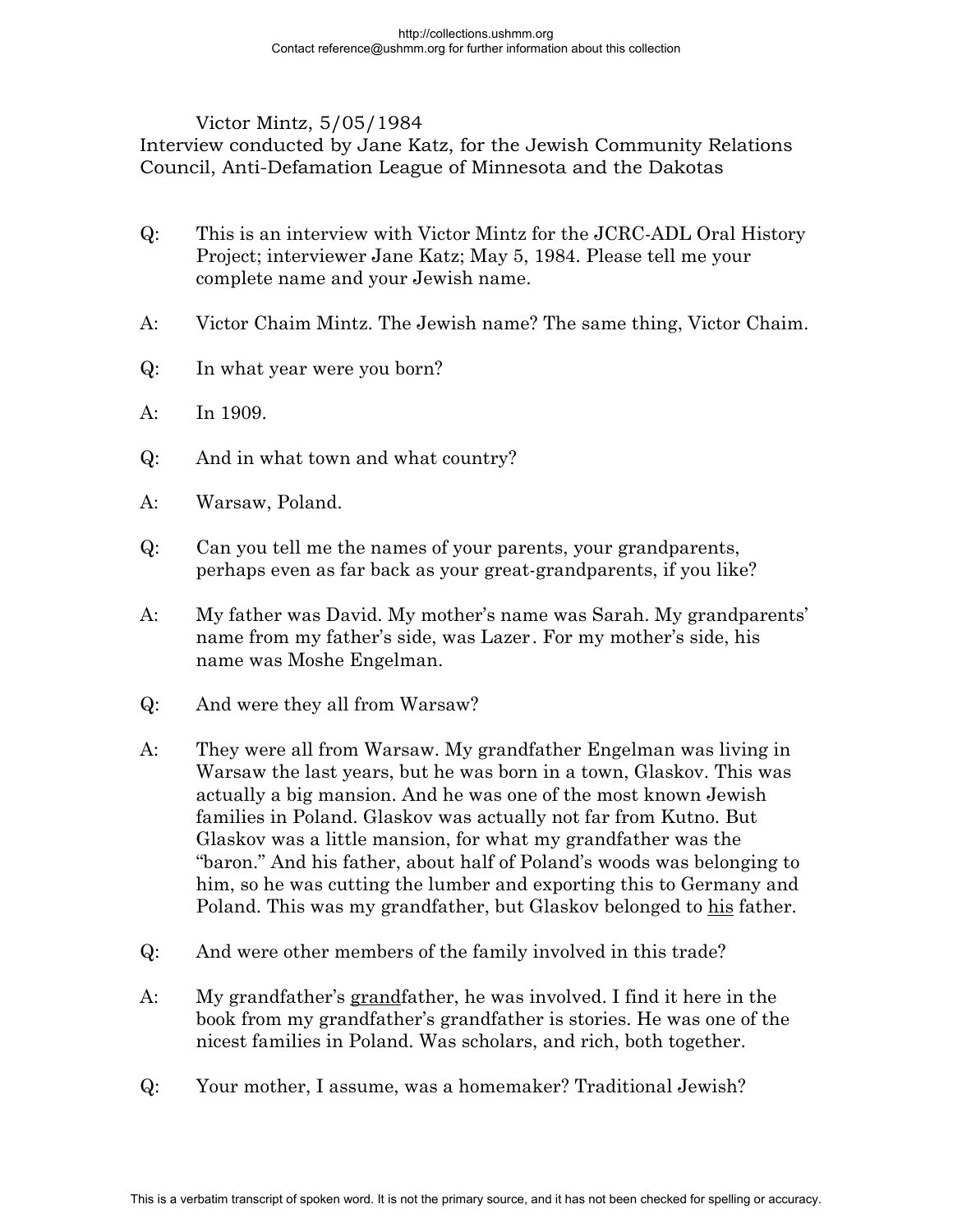- A: Traditional homemaker, yeah. And my father passed away when I was very young, two years old, and actually I was raised by my grandfather. Moshe Sander Engelman.
- Q: Now tell me about his religious practice, if you will.
- A: He was a religious Jew, Orthodox, but he was also very scholarly, in general. And being a businessman, he used to travel to Germany, to France, and to other countries. So he was a well-known Jew. In Jewish culture and general culture.
- Q: There was a synagogue, I assume, in your area?
- A: Oh yeah. Was a lot of synagogues. In Warsaw was about every building had a synagogue.
- Q: Was your family in the Jewish quarter in Warsaw?
- A: Yeah. In Warsaw was two ghettos. A large ghetto and a small ghetto. But I was living and my family was belonging to the small ghetto.
- Q: Was this known by any particular name, the small ghetto?
- A: No, just a ghetto "small" and a "large." They were connected something by a bridge. But I wasn't there, just heard about it.
- Q: Was your grandfather very active in the synagogue?
- A: He was active in synagogue. He was active in Jewish life in general in Warsaw.
- Q: Did they have any Zionist connections?
- A: My grandfather was not a Zionist, but he got to know Herzl, used to know Nachum Sokolow – he was his friend. Sokolow was his friend. Sokolow was at one time president of the Zionist movement. He was a journalist. He was a writer for a big paper. He was living not far from my grandfather, and they were good friends. Being Orthodox Jews, still, he knows all the people – because he was a businessman – knows all the movements in Poland, the Zionist movement, and general cultural movements. He was involved with that.
- Q: Now you, of course, had an education in Hebrew. And Yiddish, I assume, was spoken in the home?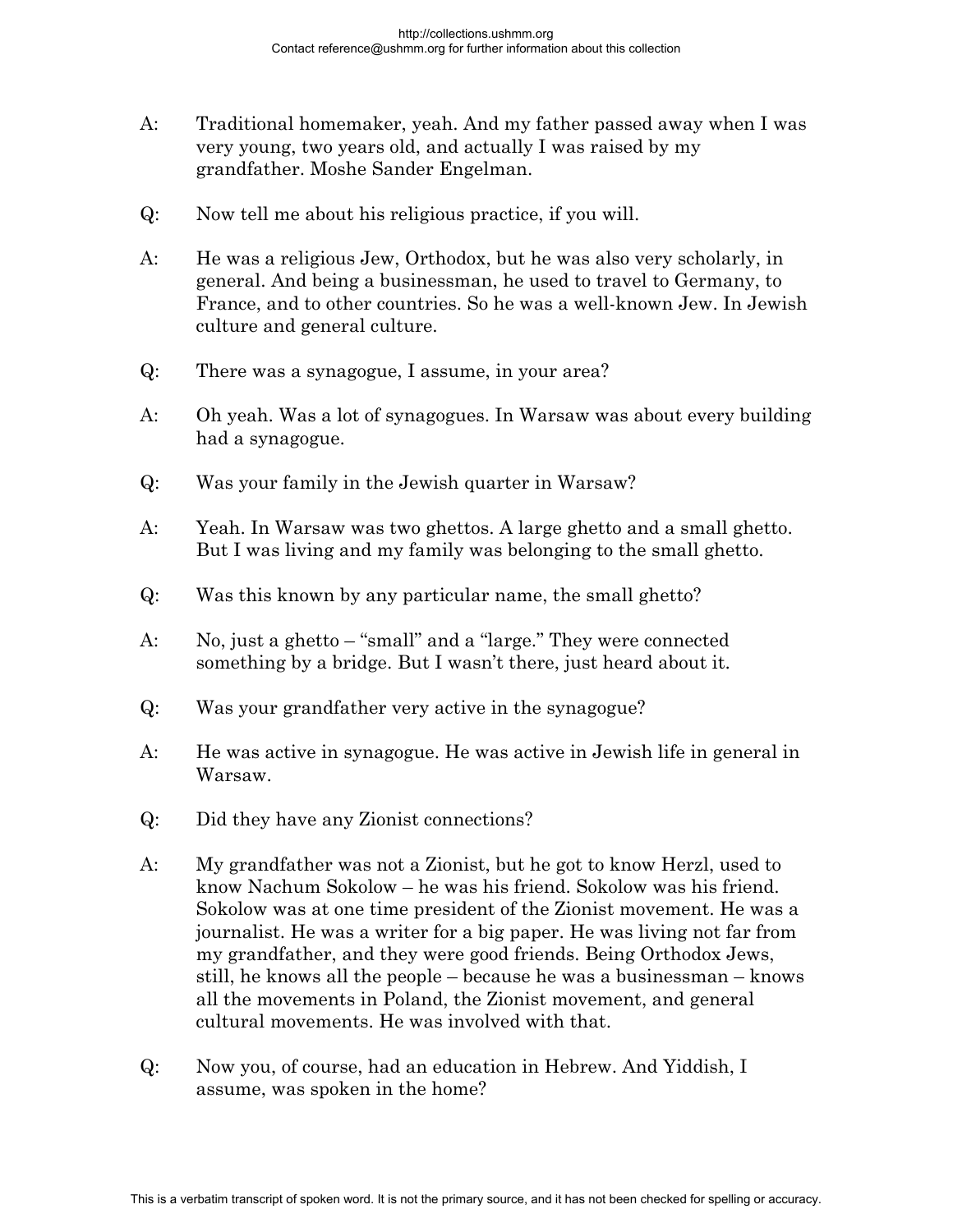- A: In Hebrew. Of course I was going to a Yeshiva. After, I graduated high school, and two years college. I was an accountant in a bank.
- Q: What was the name of your college?
- A: Business General College. In Warsaw.
- Q: And you graduated as an accountant?
- A: Yeah.
- Q: And did you have a chance to practice at all? What year did you graduate?
- A: I graduated in 1928. I was 19.
- Q: And then what happened?
- A: And then I started to work in 1929 I started to work in a bank. Until started the war. I was their main accountant in the bank – till the war.
- Q: Now we move to the early '30's.
- A: You want me to tell you about the pogroms in Russia? This was in 1919.
- Q: How did you get involved in that?
- A: When the 1914 war started, my grandfather went to Ukraine –a town by the name Proskurow – because his son-in-law was living there, and they were afraid in Warsaw for bombardments. So he went there. And I, being raised by my grandfather, with my mother and my brother and my sister went also there. This was about 1914. And in 1919, we were living in Proskurow, and there came the Ukrainians, with Petlura. Petlura was the head of the Ukrainian government.

 And this was a Sabbath afternoon. They went to the city and they killed out 5,000 Jews. This was done in three hours – from 2 till 5 o'clock. And I saw through the window, they were running, they weren't coming to our house, why I don't know. And after, in our house, they made a hospital for the wounded people. Was over 100 injured people in our house.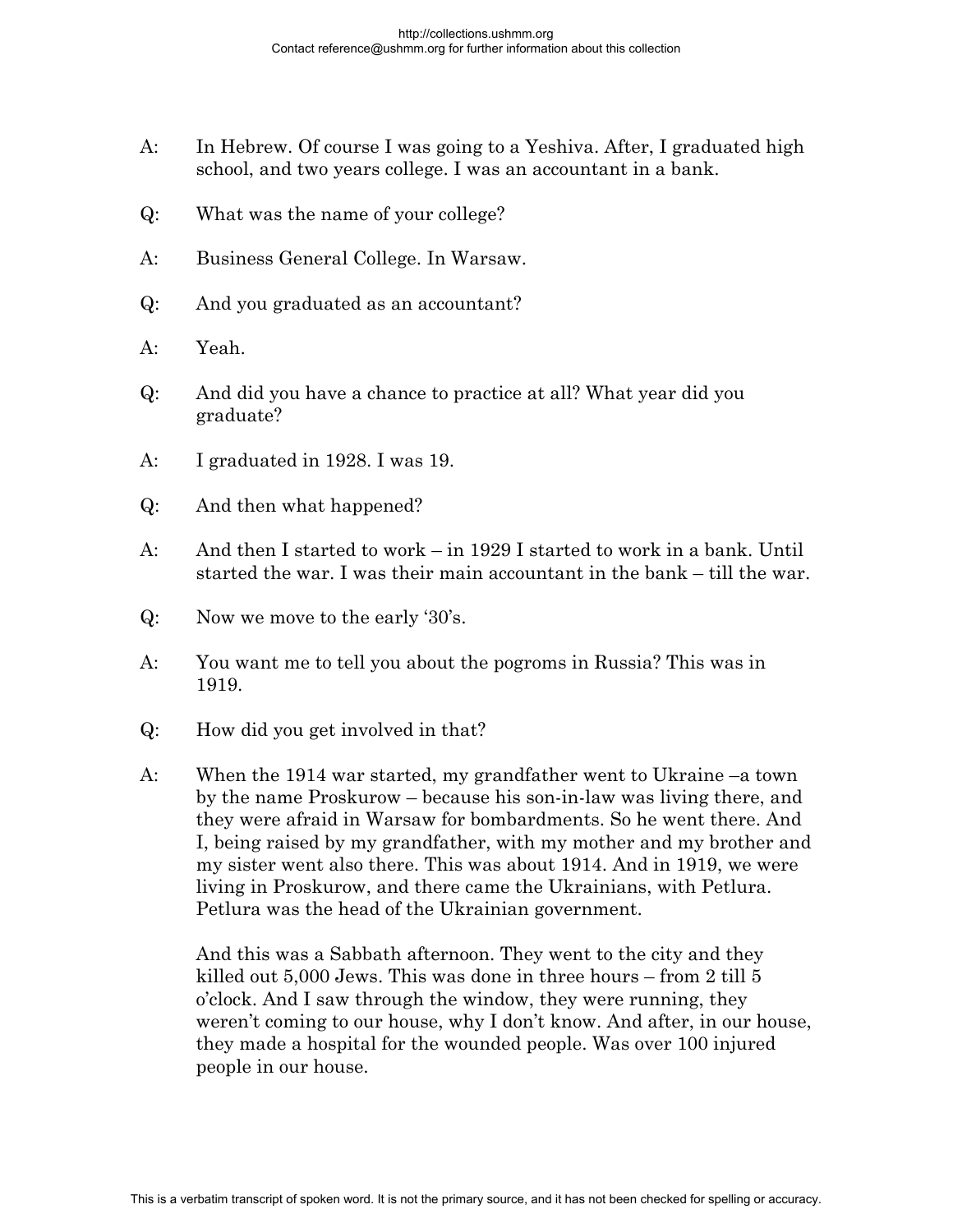- Q: Did you say that you watched the slaughter from the window?
- A: From the window I saw running, with the open swords, the Ukrainians. Why they didn't come into our house, is a question. I don't know. Miracles! And in this was my grandfather, also. He worked with a special committee from the United States, came and saw everything. Also recorded for the history! And after, I was there till 1920. The governments were changing in and out there. The Bolsheviks came in after the Mensheviks. The White Russians came in after the Red Ukrainians, till the Bolsheviks. And then I smuggled a border – my comrades and me, together – smuggled the border back to Poland.
- Q: Well now, the transition, as I recall, wasn't it in 1917? Or was that the beginning of it?
- A: Nineteen-seventeen started fights, there's different groups. There was the Nicketses; there was the Cluroffses; there was Bolsheviks. The city was taken over, one by the other. Even the Polacks were there also in 1919. But after 1920, when there was already Russia, and I was from Poland, we smuggled the border to Poland, and I came back to Warsaw.
- Q: Very glad, I guess, to be out of there with your life! And you were quite young.
- A: I was then about nine years old.
- Q: What an impression you must have had of the human race at the age of nine. You must have lived in fear!
- A: History repeats history. This is Jewish history.
- Q: So you returned to Warsaw in 1920. And you had your education, and you began working as an accountant. So now we come to the early '30s. At what point do you recall hearing the tremors? Getting the sense that the Nazis were beginning to build their movement?
- A: In '33 they took over. Hitler took over and right away they were against Poland. They want back a part of Poland. But in Poland was also the big anti-Semitism, and was 1938, the Germans evacuated – threw out from the country – all Jews who used to be Polish citizens. This was in 1938, and a lot of refugees came to Warsaw.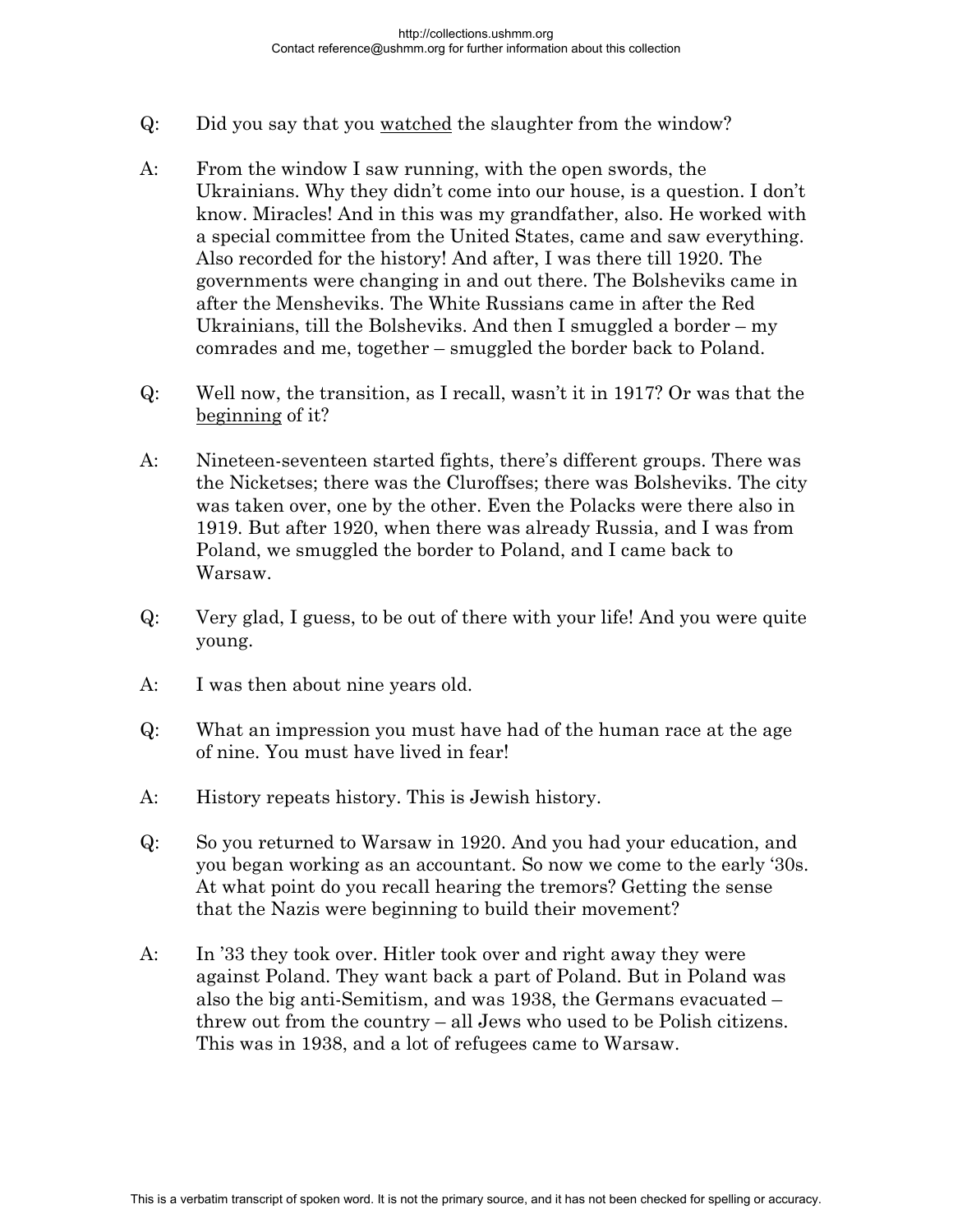- Q: Before we discuss that, may I ask you to go back a little and tell me what your experience was with anti-Semitism in Poland?
- A: The experience with anti-Semitism in Poland was that sometimes you go into a park, some young Poles could beat you up. And this was competition. They used to stay by stores, the Jewish stores, not to buy, because it was a Jewish store. And university was the fight, because they want Jewish students to be on the left side of the room – not to be mixed – and they on the right.

 And the Jewish students didn't accept this. So they were staying in the middle, in the hall, because they didn't want to sit on the left side. I remember once was a big demonstration of this. On one side was going a Jewish demonstration of students – I was with this demonstration – the other side was going the "Indecks," this was the Polish Democratic – kind of like a Nazi Party – what was the anti-Semitic party. And they were walking. Placards. And the police was in the middle, protecting us from one another. But there was a lot of anti-Semitism, I remember. All the time. After the big pogrom, in a little town, Przytik. Before 1939. Was, I suppose, in '37 or '38. I heard only. I was not there.

- Q: I suppose there were Jewish newspapers, and so you got all this information.
- A: Jewish newspapers, yeah. Was also Polish newspapers. Was even one Jewish newspaper in Polish language. But was a lot of Jewish newspapers written in Jewish.
- Q: Now, as Nazism began to build elsewhere in Europe, you began to feel some of the tension and some of the pressure.
- A: Oh, sure, there was tension and pressure. The Jewish businessmen, starts in '37 to boycott German products.
- Q: The Jewish businessmen began to boycott German products. And your father was involved in that?
- A: My father was passed away. My grandfather was already retired.
- Q: At this point you were a practicing accountant. Can you describe a little of the climate of those times. The atmosphere?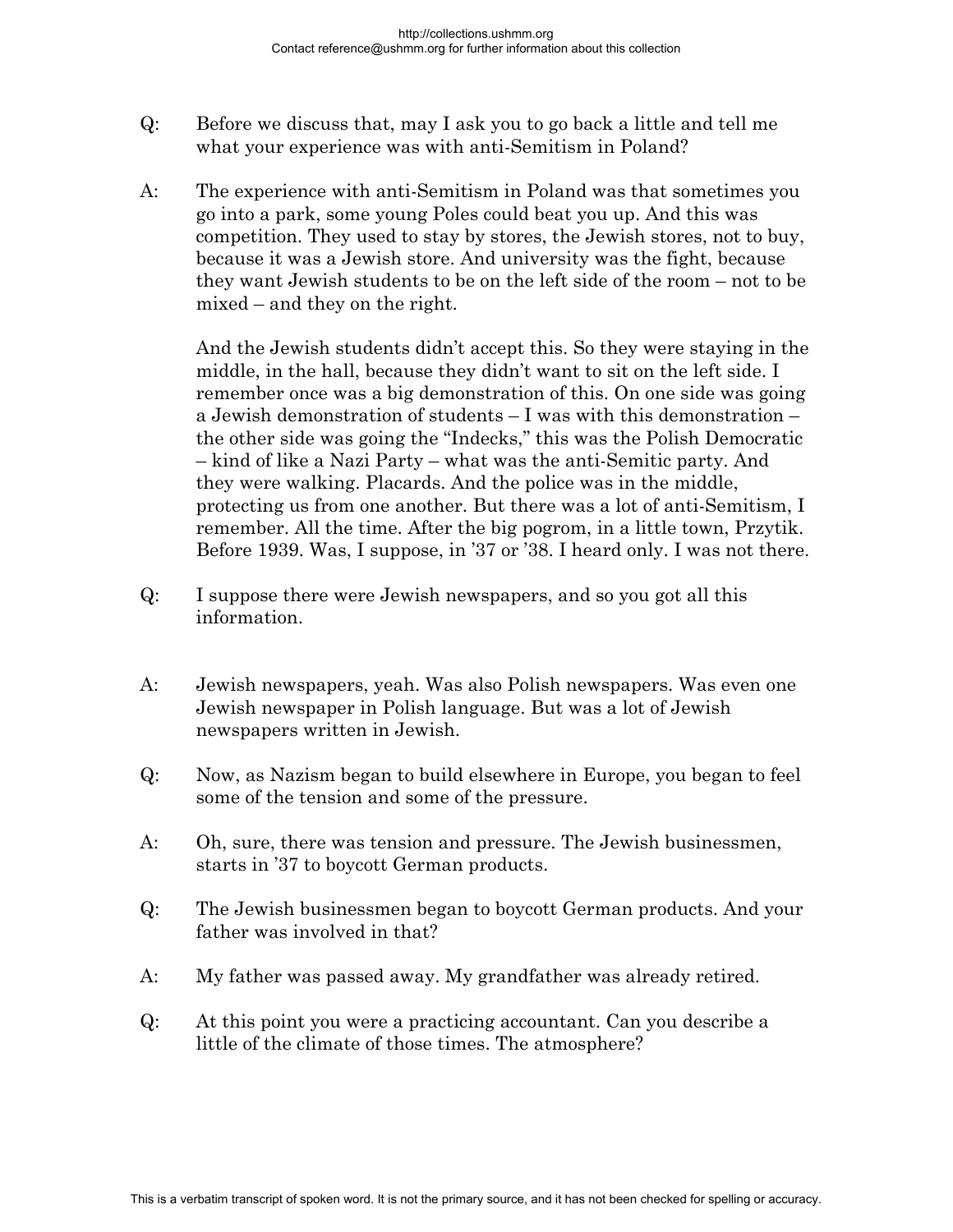- A: The atmosphere was very harsh. It was a very crucial time. You got a lot of Jewish writers – was a Jewish writers union in Warsaw – and about every day you got a lecture on different themes. You got there a lot of Yeshivot, Talmudic schools. You got a couple Hebrew schools – not religious, but in Hebrew language – what you call it, like a regular school. Not a Talmudic school. A secular school in Hebrew language. And we got a lot of the secular schools. This was already from the Bund. This was a Jewish socialist organization. What they've got a lot of secular schools in Yiddish.
- Q: The influence of the socialists was quite prominent at that time.
- A: No, I figure the Zionist movement was more prominent that the socialist movement. Was a lot of Jewish involved. Was like a rainbow! You got all movements. And everybody was fighting something, but not too much. In Warsaw was a Jewish Kehilla. This is a Jewish community what was ruling by itself. They got schools, and they got welfare departments and this was accepted by the government. As a matter of fact, they could tax all the Jewish people. And if somebody didn't pay the taxes, they gave all of it to, like here the I R S, and the I R S was collecting for them the taxes.
- Q: Now you're talking about the Polish government doing the taxing or the Jewish government?
- A: Both. Was Jewish, like here the Jewish Federation. But Jewish Federation is only if you want to give, and if you don't want you don't give, and they don't have schools. This was like a Jewish government, they had there. It was elections – official elections – all the Jewish people could vote, like you're going to a regular election. This was like a regular election, checked by the government, it was done correct, not cheated. And what I want to tell you is it was a Jewish life, a complete Jewish, a very high standard Jewish life.
- Q: I get the picture. Social, cultural and economic. Did any of your relatives live outside the Jewish community?
- A: Was not there a ghetto. Before 1939, you could live wherever you want. Was some places they didn't let some Jews in to live. This is happening right here in America also. Was a Jewish neighborhood mostly, but people was living all over the town.
- Q: Did you ever serve in the military?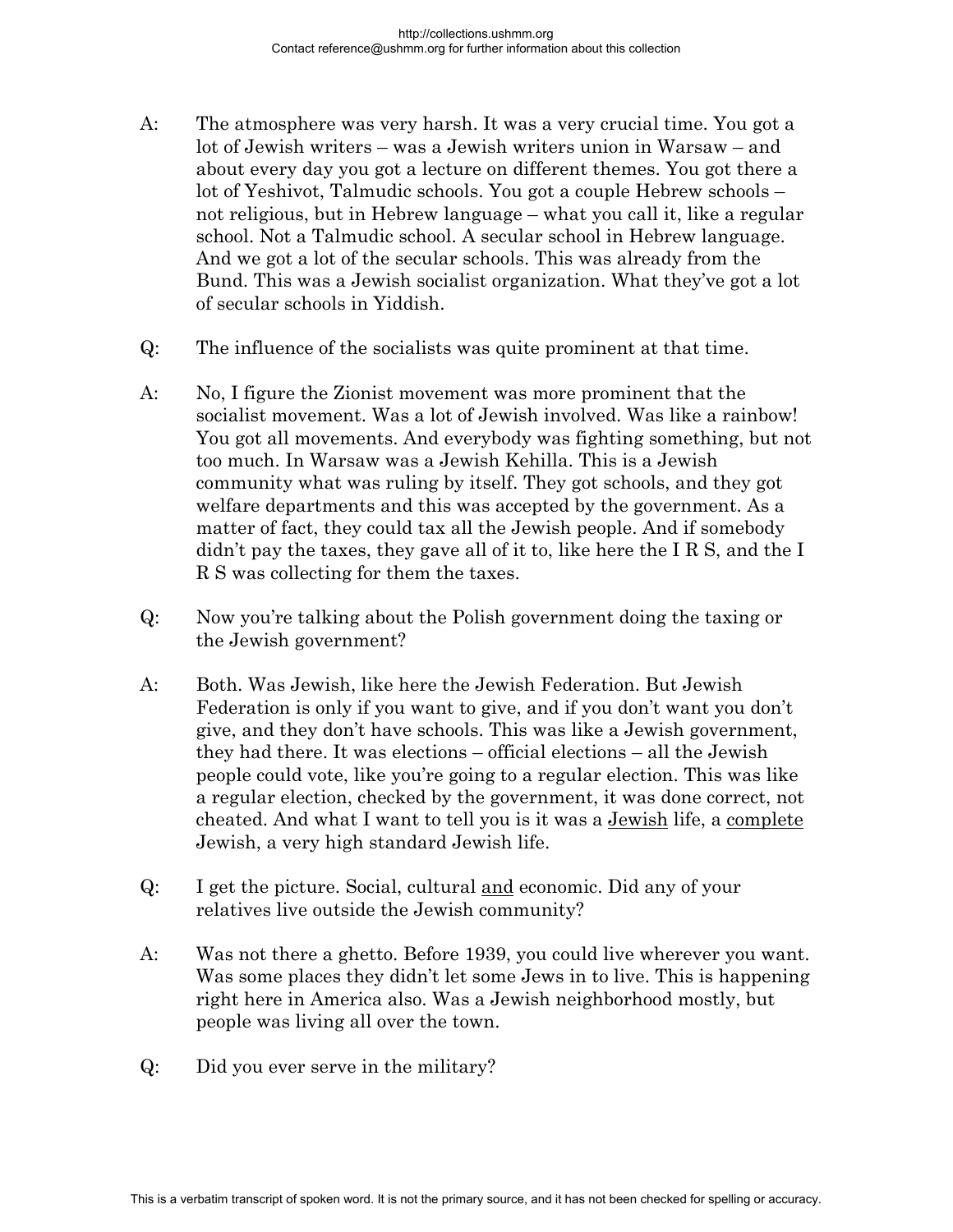- A: No.
- Q: Now, when the war actually broke out, before the outbreak of the war, are there any specific events that you would like to record?
- A: No especially.
- Q: Do you remember what it was like to be there at the outbreak of the war?
- A: Oh yeah, I remember. This was 1939, September 1<sup>st</sup>, Friday morning.
- Q: How did you get the news of what was happening?
- A: From the radio and people talking about this all over! And second or third day, was already bombardments. Seems to me that Thursday was all over the bombardments already. And the government was taking the people to army, drafting people to the army.
- Q: I suppose some Jews were drafter, right?
- A: Oh yeah. They called me Sunday morning to make trenches in the heart of the city, what was very bad[ly] organized – from the bombs. We came there and there was not shovels, nobody knew what to do. Was sitting there a few hours, and after, we came home. And there was advertised on the radio to leave the city; to join up with the army. So Monday morning, this was the 4th of September, I went out with my two cousins. We walked out of the city going east. And then on the highways was already bombardments. And the airplanes were going down—very down – with machine guns there was shooting, and the people died. To the left and the right, people were killed. And all of us, we used to run away into the woods when we saw the panes coming. And we were going, this was from Warsaw, to Brest.
- Q: What was your purpose in going there?
- A: We were going east. When I come to the city Brest, the Russians came from the other side. And I found the Russian army already. The Germans was bombarding the highways, and with machine guns was shooting, but their army was still far away, because they were held up a long time by Warsaw.
- Q: Had you joined the draft at this point? Were you drafted?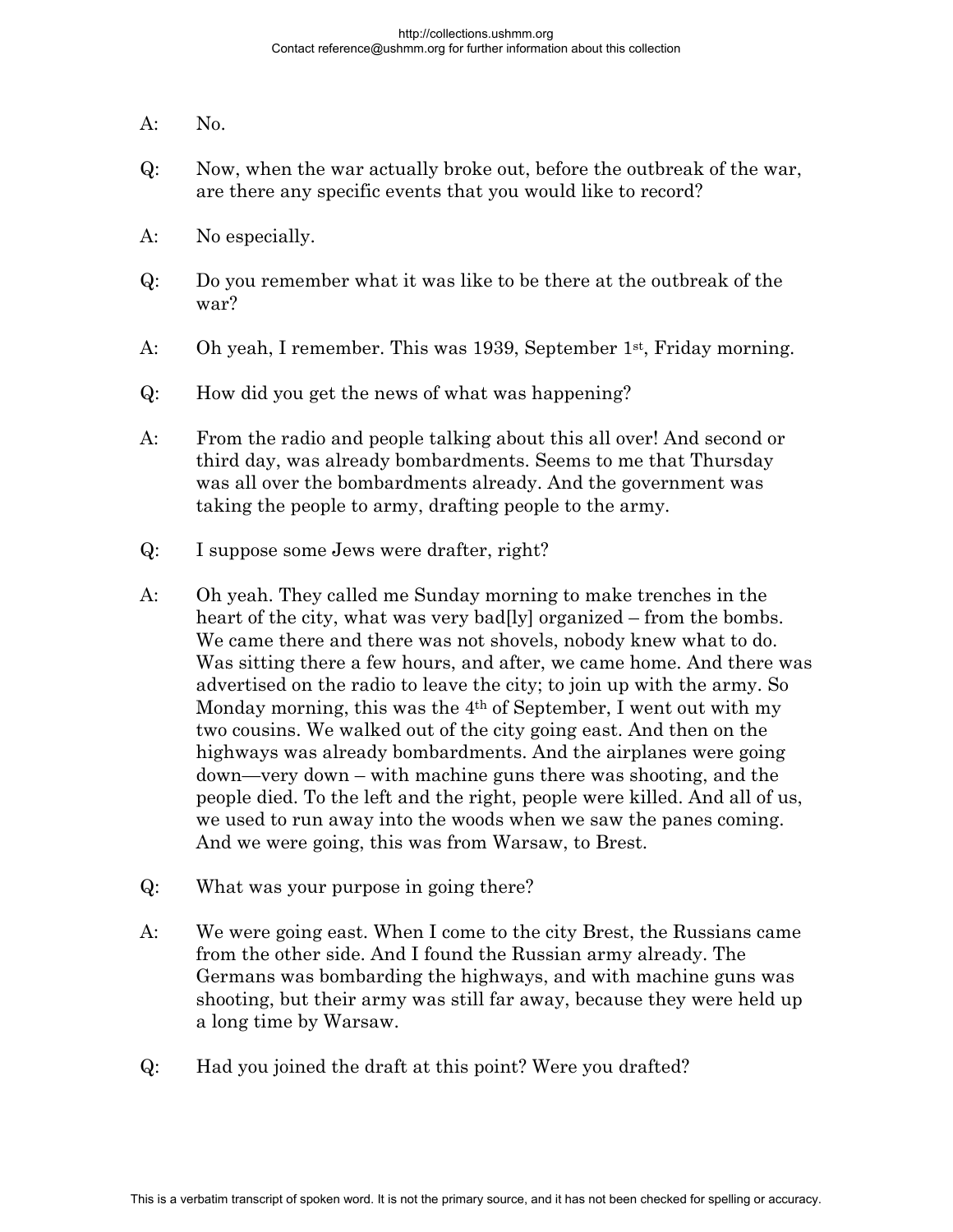- A: I was not drafted. Everybody was running. The government was already in a turmoil.
- Q: So, you were fleeing.
- A: Yeah, fleeing from Warsaw. And we went on Sunday, and this was next Friday. Five, six days we were walking and running on the highway.
- Q: Is this all your family members?
- A: No, only I and two cousins. The other ones, they couldn't. I got a sister, she got a little child, she couldn't go. Some were going. Some were staying. And then when I came to the Russian side – let's see, from there I went to Bialystok, and this was already the Russian side – and I was there till the end of December, and then I smuggled the border of Lithuania, because Lithuania was still a free country.
- Q: During that time, did you have any news of other family members?
- A: Yeah, I got news. Some people came smuggling the border from one side to the other.
- Q: They smuggled news of your mother and your grandparents?
- A: Yeah, they bring in a few letters. Even a coat for winter, somebody brought me over. It helped, because was September, it started to be cold, so they brought me a coat over.
- Q: So you knew that your mother was okay at this point?
- A: Yeah, I knew it. There was still not a ghetto. But I got news, and a few letters I got. When we smuggled the border of Lithuania, I was a few times caught by the Lithuanian soldiers, and they took away from me everything what I got – money and everything they took away. They caught me with the other few youngsters was with me, young people, they caught me, in a village. They took me to the police station. I was asleep uncovered there in the police station.

 In the morning he said he wanted to send me back to the Russian border. If I would go to Russia, I right away would go to Siberia for smuggled the border. Anyway, was in the morning – Saturday morning – and the soldiers took me and the other two young boys to the border. And we were going out, was still dark, we saw a Jew going with a tallis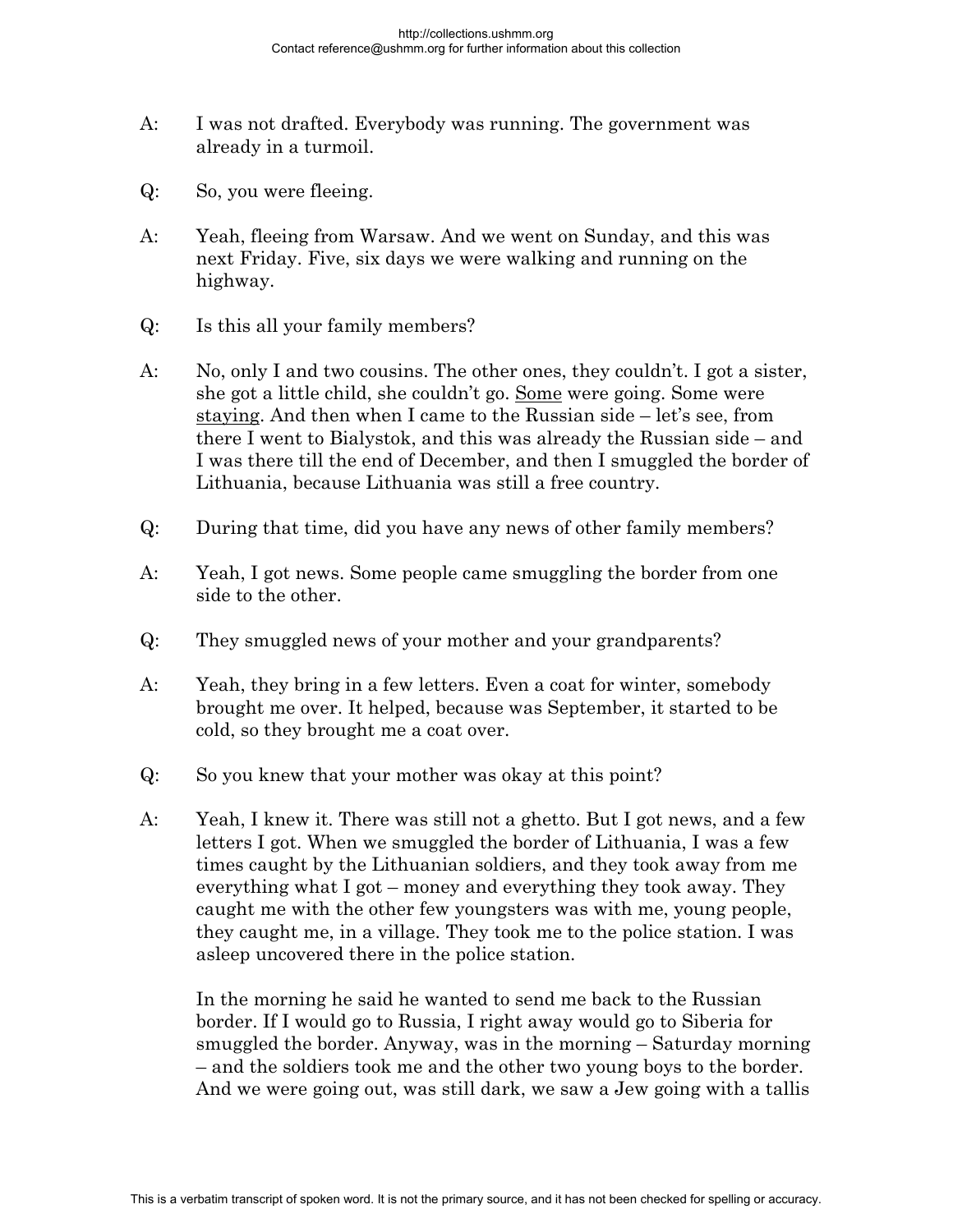to a synagogue. I went to him and we told him what is going on. The soldiers told him to let us leave. The soldiers want only money; this is all what they wanted. But I didn't have already nothing. They told the soldiers to come with them to the synagogue. And when they come to the synagogue, I said: "Let me out though another door." And they paid 'em already, the soldiers.

 And they took me, some, to a house, and I was there over Shabbos. And in the middle of the night, they took our whole group by horse and buggy to Vilna. This was subsidized by the Joint Distribution Committee. The committee subsidized the money to help to save the refugees that were coming out. I came to Vilna. I was there in the Committee a few days. They gave some of us a house there to stay.

 Vilna was a fight before the war between Poland and Lithuania. Actually, Poland got, but after the Russians came in, they gave away Vilna to the Lithuanians. So the Lithuanians didn't want to have Jewish refugees from Poland in their capitol. So they sent me out to a town in Lithuania – Telz was the name of the town. And there I start to work a little bit in accounting. And after, I met my future wife there, and I got married in 1940 in December. And in 1941, in June, started the Russian-German war, and we start to run again. So then I run with my wife – always going by foot.

- Q: Were you able to live openly as Jews in Vilna?
- A: Oh, yeah. Lithuania I think was as anti-Semitic, but was a free country.
- Q: And you were able to practice your profession.
- A: Yeah. I was actually not so able, because they didn't want people not citizens of Lithuania to work – not to take away jobs or something. But I made a living. But after, when the Russians came in, I was married. I came to Lithuania in January. 1940. But in June 1940, the Russians took over Lithuania. And when the Russians took over Lithuania, I could already work – officially – and I was working there as an accountant in a factory, till June 1941. Then I run away with my wife – with other few people. On the way was already Lithuanian partisans. They killed, from anti-Semitism, killed more Jews than Germans. On the highway, people came running already: "They're killing Jews on the way."
- Q: Did you always wear your yarmulke? How could they recognize a Jew?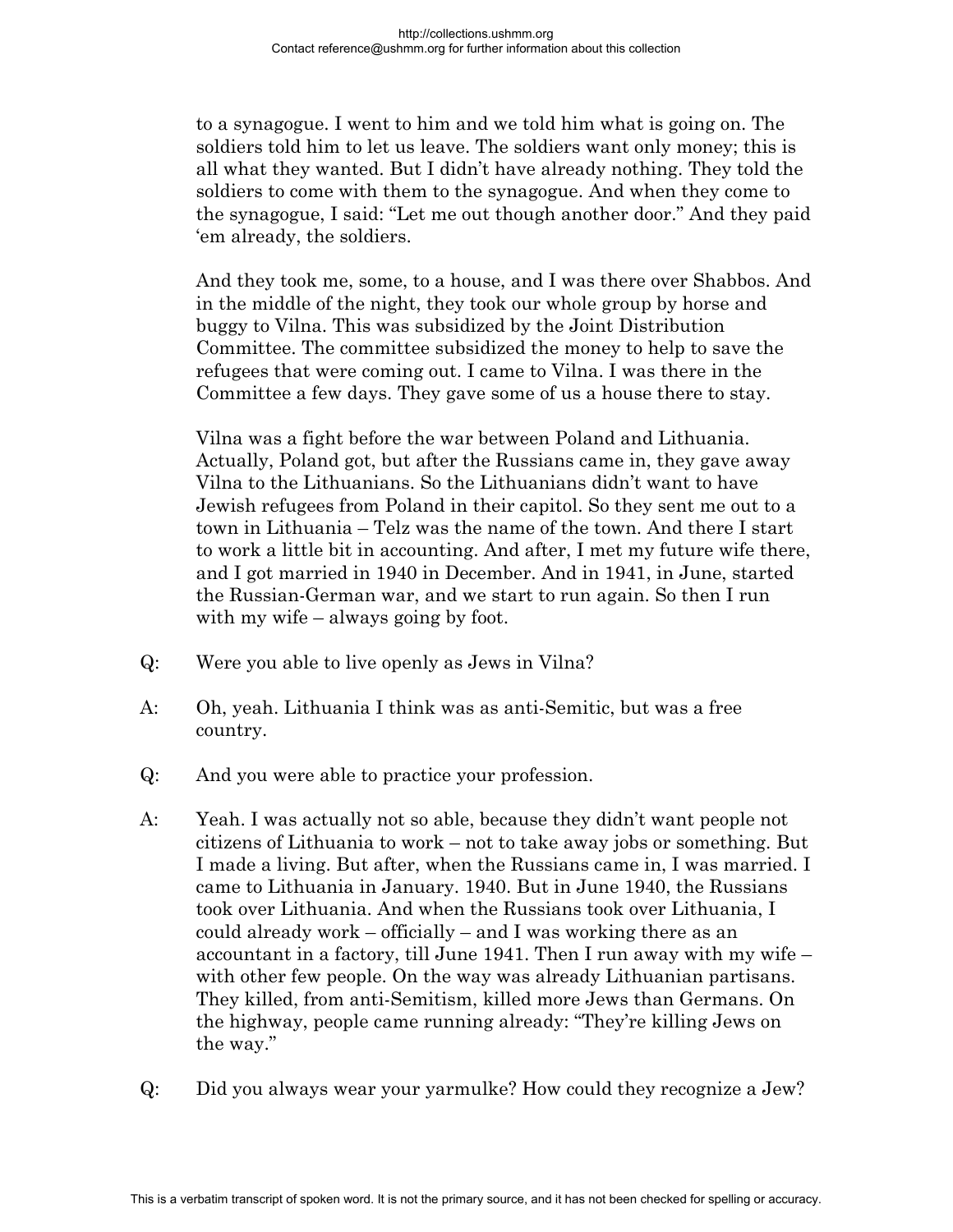A: No, I wasn't wearing a yarmulke. You can recognize a Jew. Sometimes you can make a mistake, but you recognize a Jew. It's not so hard to recognize a Jew. So, all the same story on the highway, the German planes were going down, with the machine guns shooting, and then we went to a freight train and came to Kovno. Kovno was before, the capitol of Lithuania. Then I caught another train, also a freight train, and I came to Riga. My wife got a friend, and I was sleeping there overnight, and in the morning I want to go out, the Germans were already in the city. But only by a miracle, the train depot was on the Russian side, Russian sector, still.

 We went from this house; we came to the depot. There was staying a train with the families of the Russian soldiers. There were trains there. But there was not order – nothing. Nobody asked you who you are, what you are. We went into the train, and we went to deeper Russia, till 200 miles before Moscow. On the way, like I told you, the train stopped every 15-20 minutes, and the people got off from the train because the German planes were bombarding the trains where they're going. But we came safely. This was already in July 1941. I was there till end of August.

- Q: Do you remember the town?
- A: It was a kolkhoz. This is a cooperative town the Russian name. This was near Danilov. I was there a couple of months. And then I saw the front is coming nearer. And it started to be cold, and I have nothing to wear, and my wife didn't have nothing, so I decided we will go southeast.
- Q: How did you survive on the farm? Were you workers?
- A: We were working, yeah.
- Q: Were you accepted as Russians?
- A: Not as Russians!
- Q: They knew that you were Jews?
- A: Yeah. There was not, especially the farmers, not anti-Semitism, not any there. In the government was anti-Semitic, but not in the time of the war. In the time of the wars they were dependent[s] of United States and of England.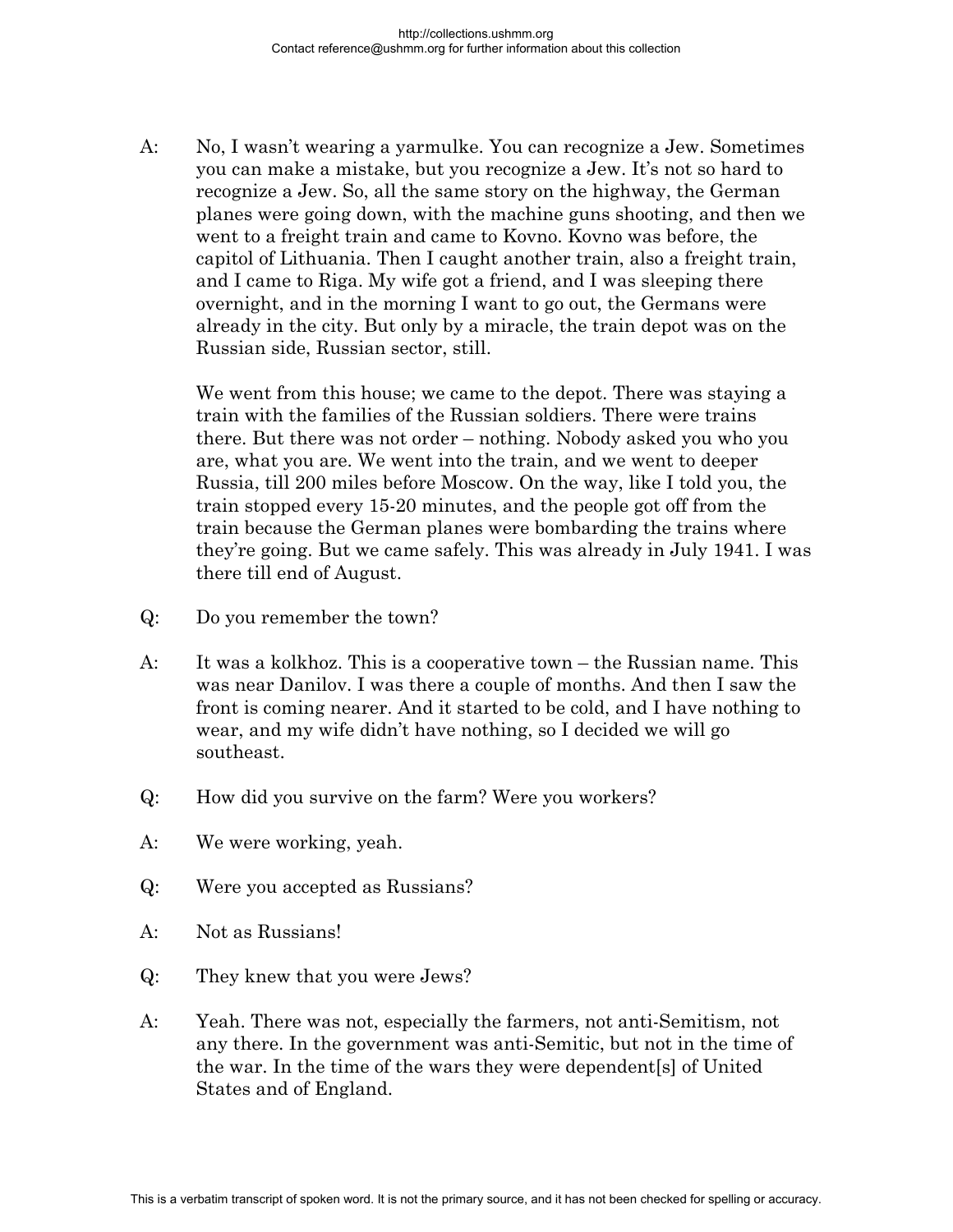- Q: They were allies of the U.S. and England.
- A: Allies, yeah, Sure, you could hear something about anti-Semitic, it was single people, but not from the government. You didn't feel the anti-Semitism. There was a law against religion, yeah, but not anti-Semitism. Even then they let down the fight against religion also, because they were allies of the United States.
- Q: So you didn't form a synagogue on the collective farm! (Laughs)
- A: No. So the Ukrainian trains were going steady to the east, because the front was coming nearer. So, I went in a train. Nobody asked you who you are, what you are, and we went. And I was in Novosibirsk, and from then I went south till – different trains, not the same train always – till we came to Samarkand. This was in middle Asia. We didn't have what to eat. We were without anywhere to sleep, we were sleeping on the streets because a lot of refugees were there.

 Till finally I came to a little town, and I got a job as an accountant, because they'd mobilized a lot of the Russians. They were eager to get somebody to work for them. And I was working there afterward in another place. And after, I was settled in Samarkand, and I was there till 1946, in May. In May, I was evacuated from there to Poland because there was an agreement from United States and Russia, that all the Polish citizens, they got to let them out from Russia. So I came to Lodz. My youngest daughter was already born. She was born in Samarkand. This is not far from Afghanistan, a couple hundred miles, not more, maybe less, I don't know exactly. And then I came to Lodz. And it was our idea to leave for Germany – there was the Jewish camps – and from there to go to Israel.

- Q: But of course, when you returned to Poland, you heard all the stories of the atrocities, and most of your family members….
- A: Oh, year. I didn't find nobody!
- Q: Tell me about that.
- A: Being in Lodz, I heard everybody is gone! The Holocaust! I heard before, but now I see. I looked for a relative, friends. I couldn't find nobody! Lodz is like a little park, people know my family. My sister and brother-in-law were taken to the concentration [camp]. She got a little baby, and the baby was killed. And after 1945 they were driven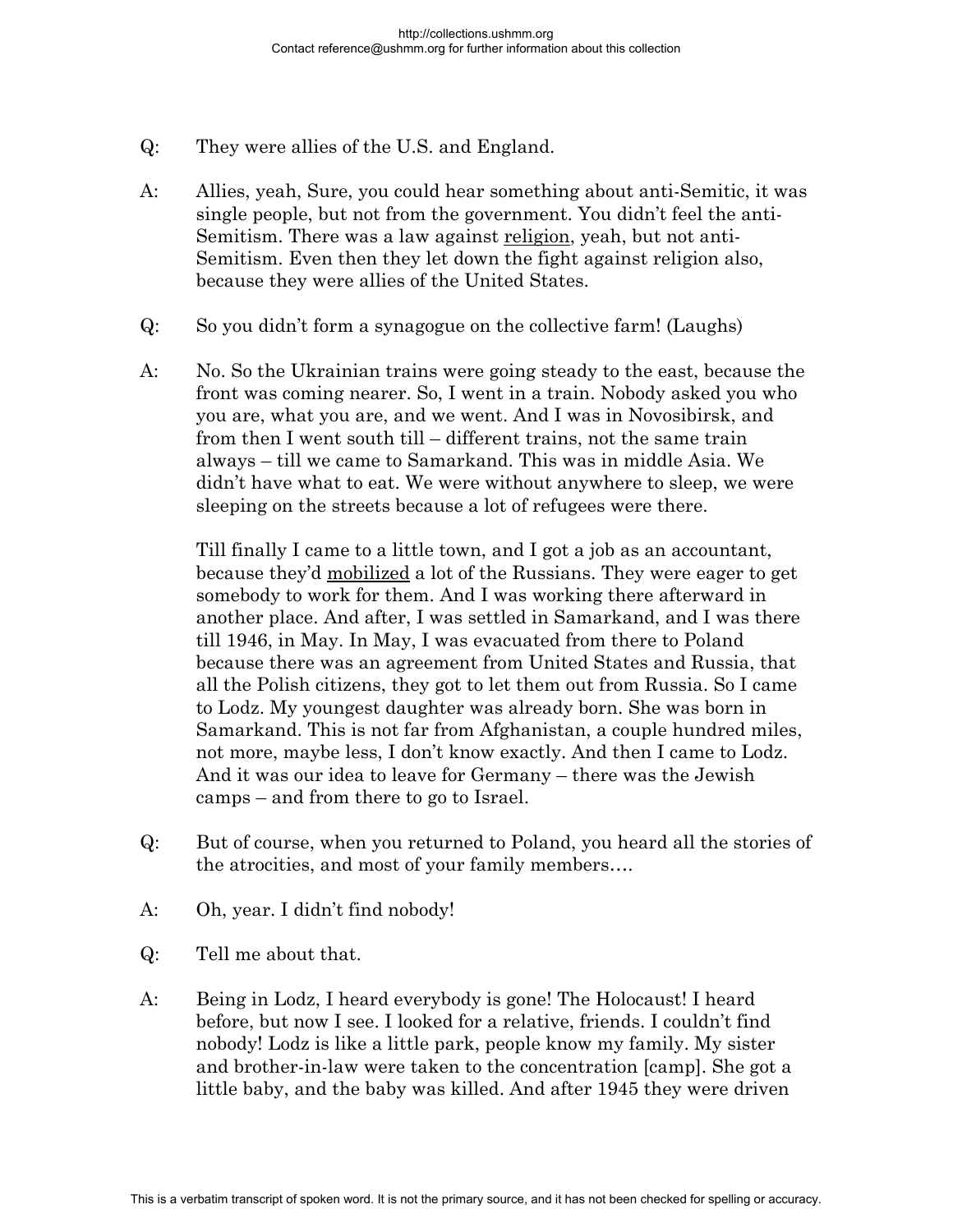on the highways, in Germany. They passed away on the highway in Germany. Somebody told me this. And my mother passed away. My grandmother, I don't know. I decided to go out to Warsaw to visit the grave of my father, because I know I'm going to leave already Poland.

 And my wife, I left her in Lodz, because it was very dangerous then to ride the trains, because the Poles saw a Jew, they threw 'em out the window. It was right away after the pogrom in Kielce, done already by the Poles. But anyway, I went to Warsaw. In Warsaw I didn't find Jews at all. From there I went to Prague, this is the other side of the river. Next day I went to Warsaw. I tried to come to my apartment, where I was living. All the houses were all down! But just my apartment was not destroyed. Amazing. I went in there. There a man was living. I asked if I can see the rooms. "Yes." And after that I went out, the gentile told me that "You've got a lot of books in basement." But I was afraid to go down there with the gentile, because this was after the pogrom. I didn't trust the Poles, especially to go down in the basement.

 So, I went from there to the cemetery, to my father's grave. I couldn't reach, because it was weeds and trees growing during the war. In the beginning, right in the beginning of the cemetery, there was a monument of my grandmother's great-grandfather. He was the first rabbi in Warsaw. And I come in there and I take a look to the left side, a little stone is there, and I read the cover, and this is the grave of my grandfather by whom I was raised. And I didn't have a camera with me to write this down. So I took the cast. This is the copy of this. I want to show you. This is a copy of my grandfather's stone. I wrote this down. I recorded by hand.

- Q: What does it say?
- A: What this says is: "Here is buried Rabbi Moshe Alexander, the son of a Rabbi Yonke Vesukeh Engelman" – this was the stories that I want to tell you, they're written  $-\tilde{\ }$ "...a grandson of a rabbi, of a big scholar from the city of Koll. He gave out a book, the name of Bet Aaron – The House of Aaron." This is all what is written in this. There the book is, the second on my grandfather's father's. They're written, all the stories, there.
- Q: This is a book that was published recently.
- A: This was published in '46, in New York.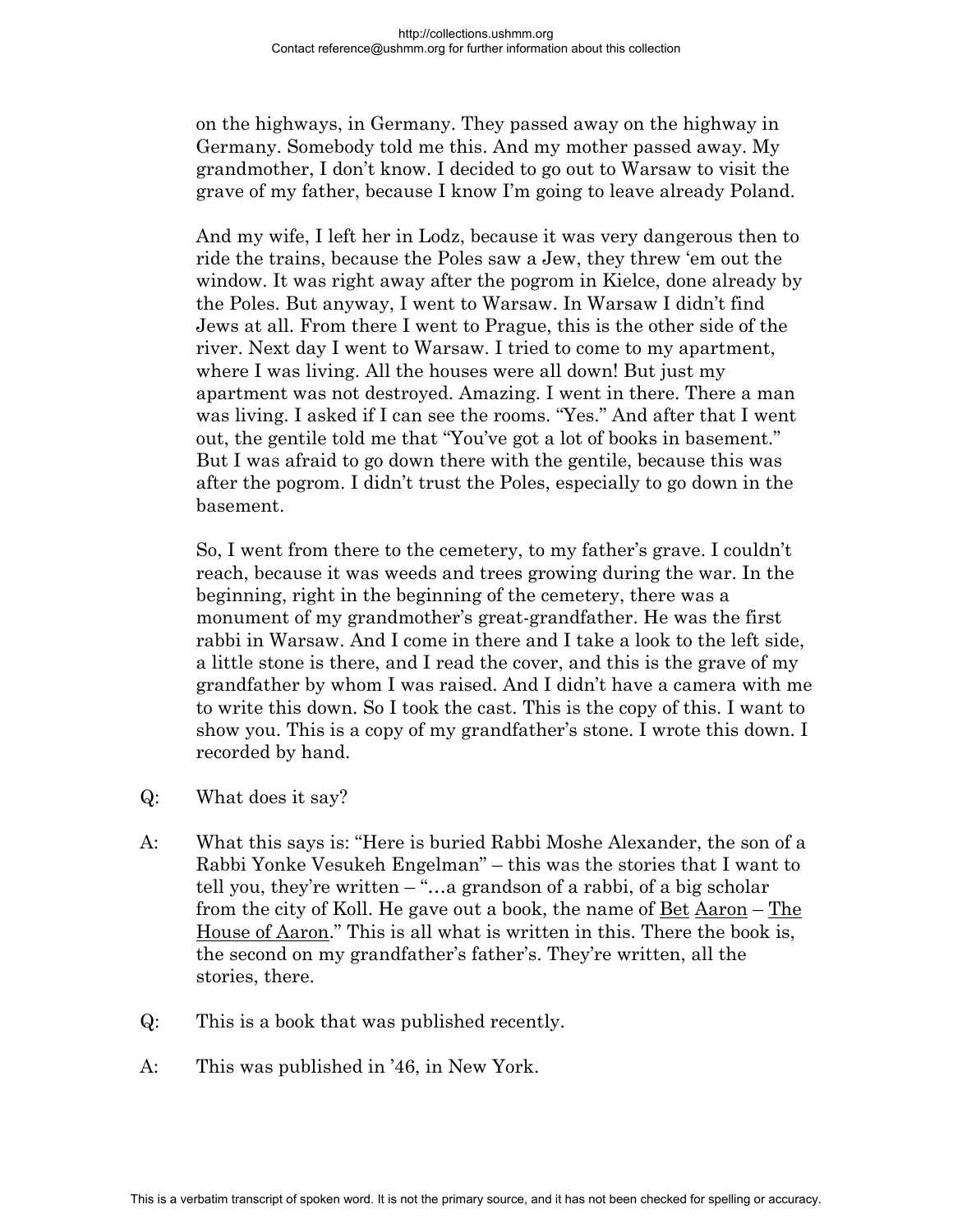- Q: And these books tell the story of your family members. So that's something to be very proud of. It may be that people from the ADL would like this material, but I won't ask you for it now. I'm sure that's very valuable to you!
- A: To me it's a matter of life and death. From the cemetery I found when my grandfather passed away. He passed away a few months before the liquidation of the ghetto. Who put up the stone, the monument, I don't know who it is, but I found it there.
- Q: What stories did you hear of the resistance within the ghetto? Did you meet people who had taken part in it? And who had survived it?
- A: I met people what resisted in a concentration camp. I met not a lot of people from concentration camps, but I met a person what he was from the fights in the resistance, and in the concentration camp they ran out. They caught some, and two or three were left alive. After coming back to Lodz, we went to the Czechoslovakian border. And there we smuggled, and with my little daughter in hand. This was in 1946. She was a year old. From Czechoslovakia we went to Austria. Was always illegal, but was already organized by the Bricha. You know what Bricha is? This was an Israel organization where they managed to take out the Jews from Poland to take 'em to Germany, and from Germany to Israel. I went with them from Czechoslovakia to Austria. From Austria we came to Germany.
- Q: What was that like to go through Germany at that point?
- A: Was not very pleasant. I got a room from the Committee in a house where her husband was a general in the German army.
- Q: Did you not experience hostility at that point? A great deal of hostility?
- A: There were afraid. Right after the war, the Germans were afraid. But I saw a lot of this. The woman asked me if I can't help make a Sunday, to clean up the stones by the house there, because all the neighborhood made a project. So, I took a look on that, and told her, I was working enough for the Germans, not to work again. (Laughs)
- Q: How did you deal with your own anger at this point living in Germans – and among Germans?
- A: We got used to this. Everything. Like think now about the running, and suffering, and not having what to eat, and the airplanes from up,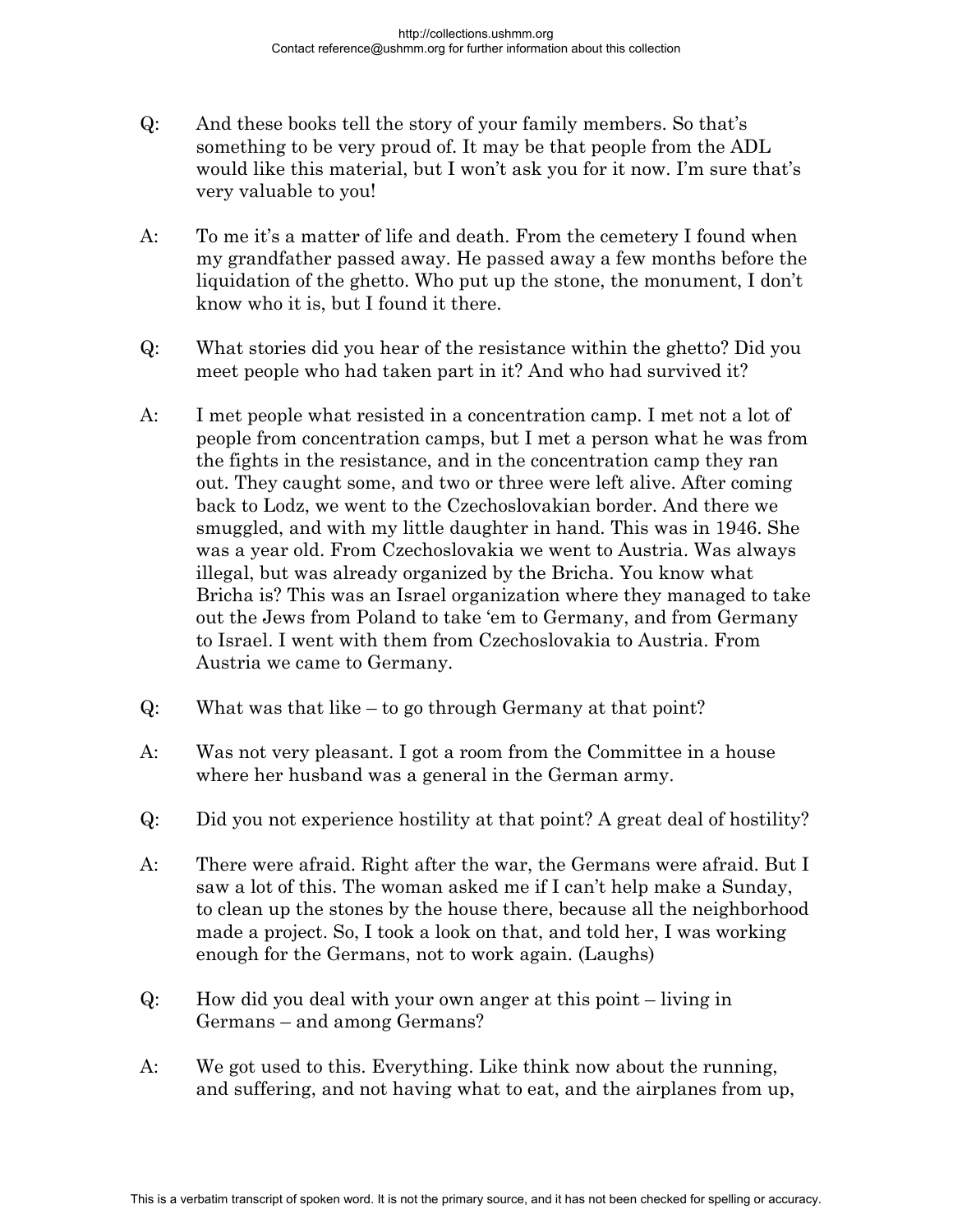shooting – it was terrible! But when you're living this hour, you're not thinking even about this. The body's going so immune to these dangers. You're not afraid more. You get used to this.

- Q: And I suppose you begin to think a lot about your own survival and what it means?
- A: Oh, year, sure. Everybody what survived, it was a miracle! Because they saw death hundreds of times and you see lots of it yourself, death before your eyes. But I happened to survive. It was a miracle.
- Q: Did this strengthen your relationship with your God?
- A: I don't know. When I went out before, I was religious. The last few years in Poland, I was religious again, but I was already more worldly. I start to be a member of the Zionist organization. And, after coming to Russia, I was not able to observe at all the religion. I remember, when I ran away from Poland, this was in 1939, I never eat not-kosher food. And this was Erev Yom Kippur, the day before Yom Kippur. We were running and didn't eat nothing. Came sudden a little village, and a Polish farmer gave us soup to eat. That this was the first time when I was eating not-kosher food with little pieces of meat inside, but I was not eating in a couple days!

 And then, during the war you couldn't have it. You started being not so religious. You was not looking for religion. I still observed, even in Russia, observed the High Holidays. Passover I didn't eat bread. But the rest is sacrilege. After I came here to the United States, in the beginning, I wasn't so religious at all. Just the last years is turning back to religion. Not that I seem so ready, about 15, 20 or 30 years.

- Q: It takes time to be Jewish.
- A: Yeah. I was working here on Sabbath! But after, when I went in my new business, it was possible not to work the Sabbath. I stopped and worked non-Sabbath. And now my business is up and closed.
- Q: Was it the same organization that helped you go to Israel that had helped you before? You mentioned the Bricha.
- A: The Bricha? Yeah. They helped me from Czechoslovakia to Germany. And from Germany, I want to go to Israel, but Israel was still not a government, not independent. Was 1946. And I had a little girl. I couldn't go illegal. So my wife got here in Minneapolis two brothers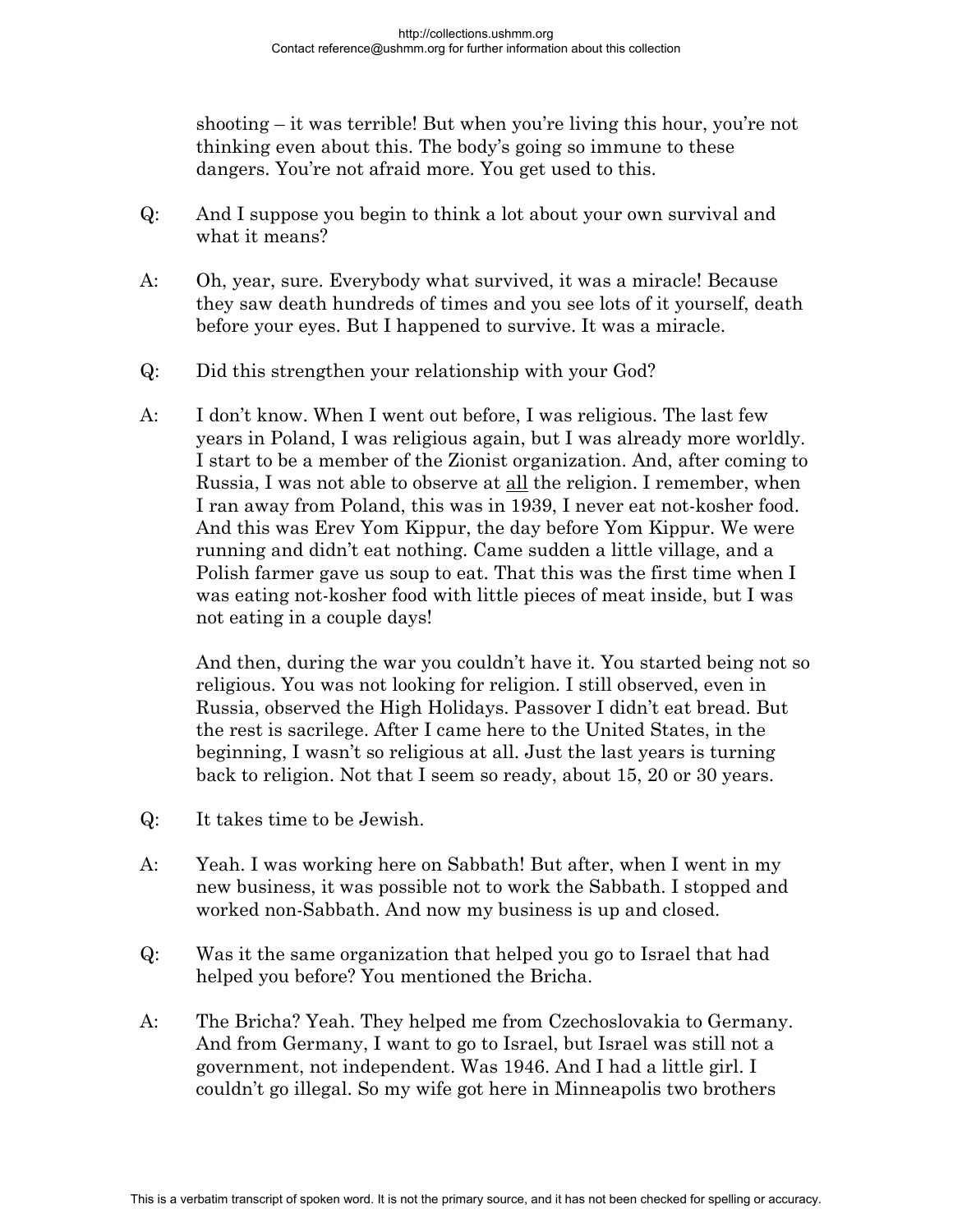and two sisters from before. So we decided to go to United States. In 1948, we came to United States.

- Q: Which organization helped you make that change?
- A: HIAS. Actually, the relatives paid for everything. But they did it.
- Q: At this point, what would you say that it means to be a survivor of the Holocaust?
- A: (Sigh) What it means to be a survivor of the Holocaust. Sometimes we're very well off. You raise children. No uncles, no aunties, no grandfathers, no grandmothers, and you do, everything by yourself! And you start a new life! And I suppose they got some on your psychology, you got something, a kind of print on this! The brain is a computer.
- Q: An imprint of what you lived through, that you never really erase.
- A: Imprint, yeah. And you can never forget this. But life is life. Is going on. And this is life. You can lose in death, dear ones, friend ones, but life is life!
- Q: But always this feeling of being cut off from your roots.
- A: From the family the roots, yeah. But I go a lot of times to Israel, because there I got some cousins – near cousins, far cousins – I've got some family left, over there.
- Q: Has your belief in a Supreme Being changed over these many generations?
- A: I told you. Logically you think, "Why! Why" Why!" You cannot answer. You believe, and this is your tradition. This is all. Because this is happening, should I start to be not religious? I can't tell. I started to be not religious, because the circumstances were.
- Q: Right, but you didn't turn away from God!
- A: I didn't turn away from God, no.
- Q: You didn't feel that God had failed you.
- A: No, no, no.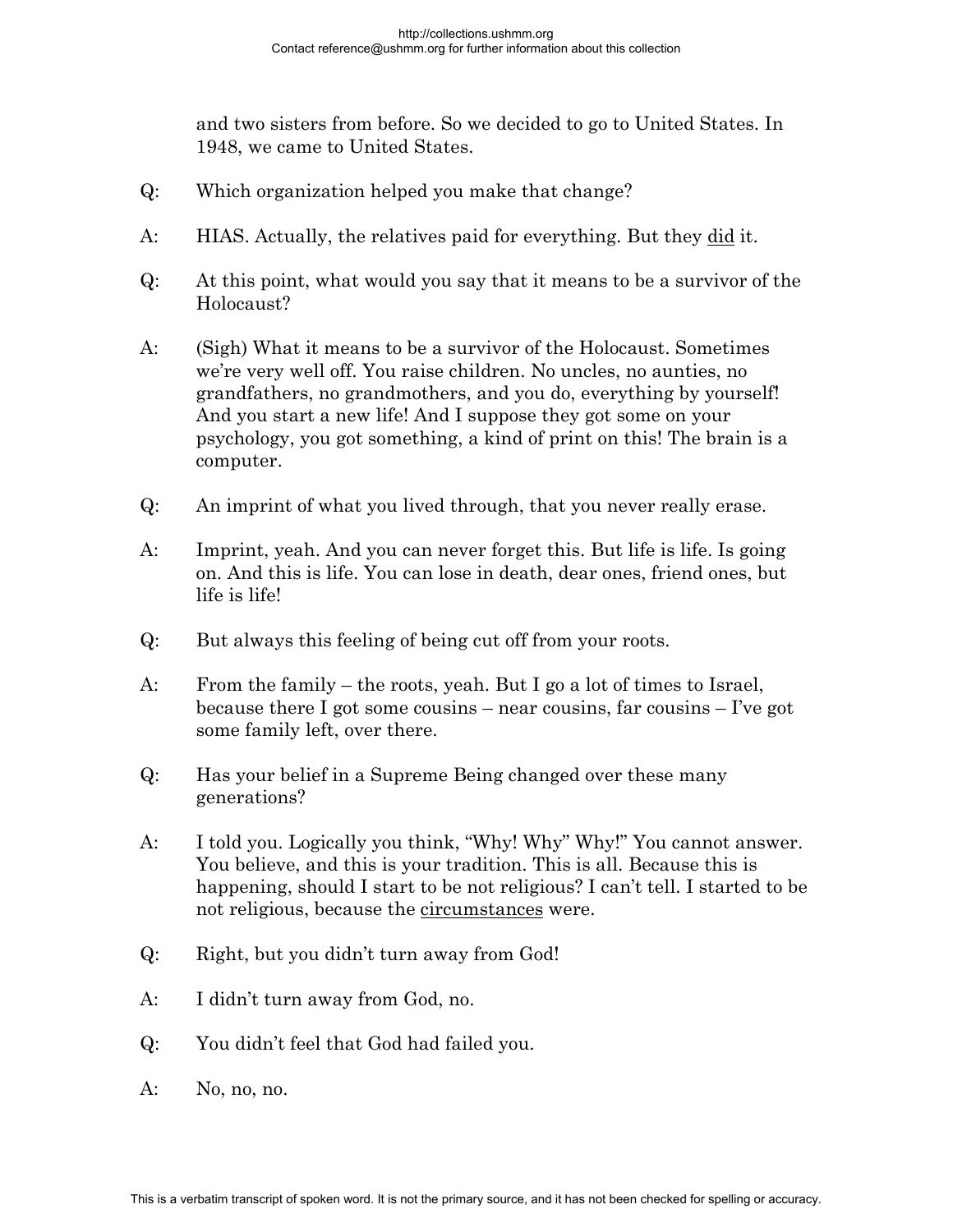- Q: Some do that.
- A: Well, some did it, yes. You got in the Jewish religion, you got rabbis asking, "Why? Why they suffered?" In all the persecutions that was during the last 2,000 years. Everybody asked the question, "Why?"
- Q: Do you have an answer?
- A: No answer to this! You cannot tell. You can't tell this.
- Q: Do you find that you're cynical about humanity?
- A: Yeah, I'll tell you, but it's not only the Germans. Even the Americans in this time, even Roosevelt! They called it up, reconnaissance photographs, and they didn't want to give out what they asked him to bombard there the trains what I going to Auschwitz. They didn't do it. They didn't let it be known. Now, hundreds of thousands of refugees from Viet Nam, from all over. Then, nobody's let in to the United States! Jews – the ships were going back to Germany. They didn't let in. The same thing, England. Didn't let in nobody to Israel. So you got a cruel world. Sure, the Germans were terrible. But I figure, all the world was against the Jews!
- Q: Do you think our Jewish tradition makes us different? Do you think that there's a sensitivity and an ethical value that we're brought up with that makes us different from other cultures?
- A: From other cultures? The ethical values is got a lot to do with this, because you calling this the "Am a sepher" – the nation of the Book. Because really, Jews were studying, always studying. And they got a lot of ethical and moral teachings. And this went in their blood – the teaching, the moral teachings – like anti-Semitism went in the blood of the gentiles. In the churches, they were always telling them, through the centuries, "Jews are the God-killer, the Jews are poisoning our lives and our water and everything." And this went into their blood!
- Q: Were you brought up to believe that all life, whether Jewish or gentile, is sacred?
- A: Oh, no question! No question! Every life is sacred. According to Jewish religion, the whole life is sacred. You got some things that make a difference, between Jewish life and a gentile guy, but he got to agree to this. But not in our days. Then was tied to circumstances. For instance,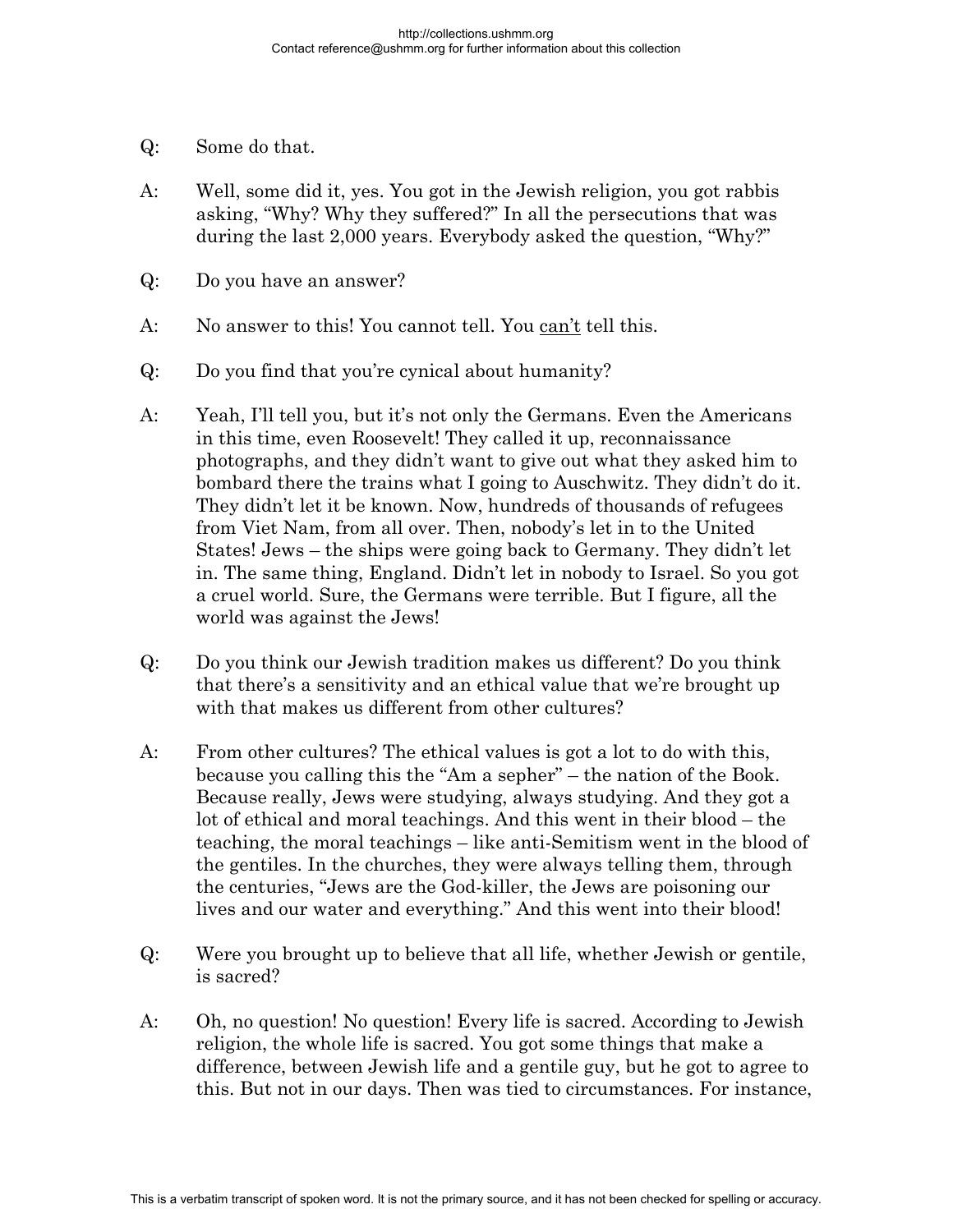if I would be in a concentration camp, I would make also difference between Jewish life and German life. I will not hesitate to kill a German. Culture is changing. Conditions are changing, and you can never know.

- Q: Survival becomes the primary value in that. When you came here as a refugee, did you feel a tremendous sense of separation from other people – non-survivors?
- A: You feel there a difference between other people. Even today, seems to me, people thinks still I am a refugee. I heard some people talking, my friends, relatives, they want to say, "Take a look" – my son – "His kid makes a living. Take a look how the refugees…" They forgot to say I'm a refugee, also. (Laughs) "Take a look how the refugee's doing well now." But, I don't know, this is life.
- Q: What about the idea of "survivor guilt" that many people have written about? Have you ever experienced that?
- A: I figure, very wrong! Because you got a Jewish saying: "Don't judge a person till you'll be in his place." If a German faces you with a gun, you angry! What can you do! You can't fight with him! I will tell you another story. I remember I was one time in the Center here. There was an Israeli; was talking about the same problem. And he was saying that Jews were going like sheep to the slaughter. And he even mentioned this, this got to do with the Jewish religion, because the Jewish religion didn't allow you to fight!

 And I answered him [with] one question: Babi Yar was in 1941. That was after the revolution. How many years after the revolution? The revolution was in 1917. This was about from '17 till '41, 24 years. And there was all the Jews there, were not religious. So they're together with the Russian people – assimilated – and while thousands and thousands of Jews were killed in Babi Yar, and nobody started a fight against. This had nothing to do with religion, nothing to do because you're afraid. This has to do with they got guns and machine guns, and a lot of army. You stand naked!

- Q: And what do you teach your children about power? About this act of survival? As a Jew and as a survivor. How did this affect your training of your children?
- A: I always tried to teach 'em Jewish values. Very high. They're always going to Talmud Torah. And my boys are going a couple of years to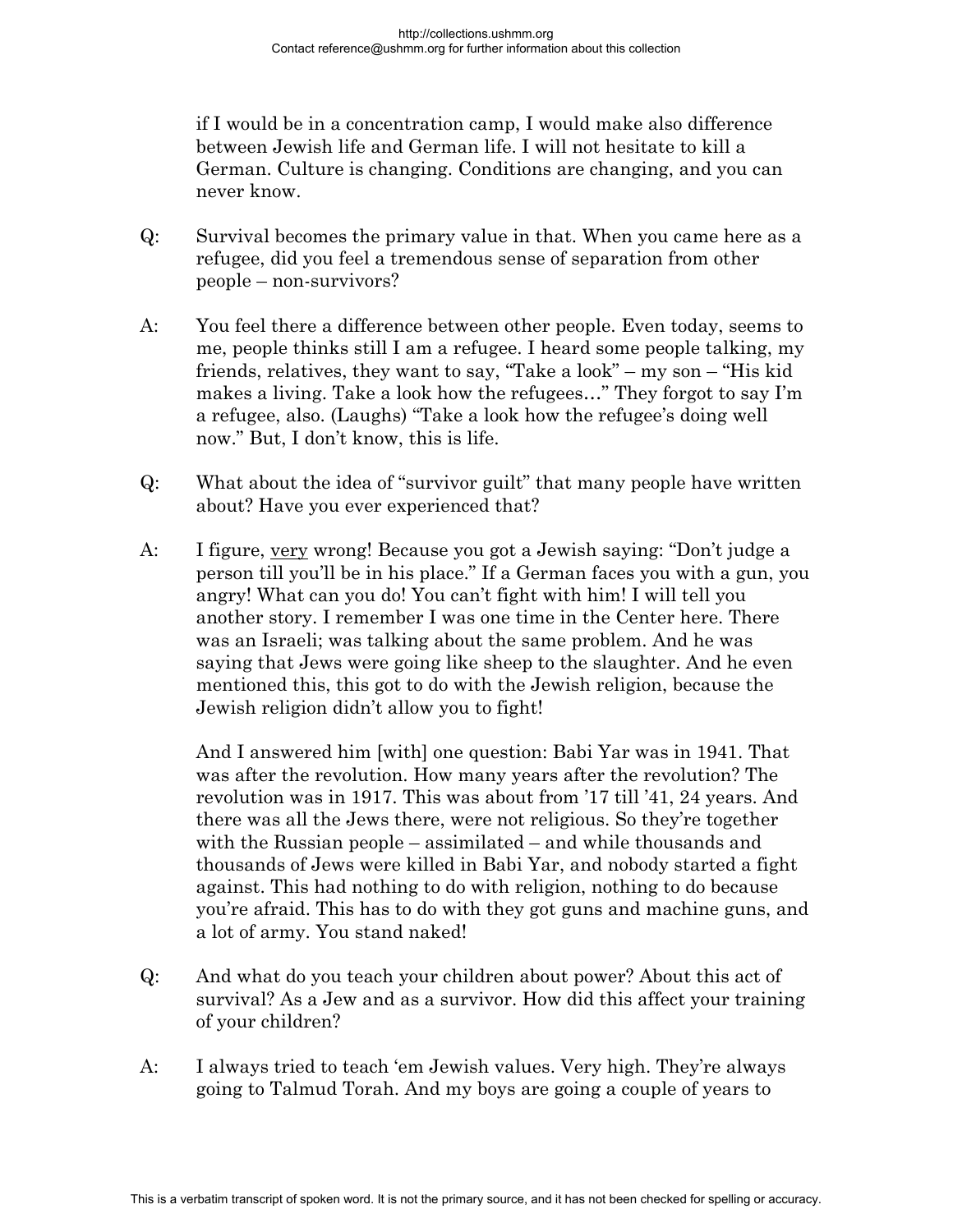yeshiva, and one was going to Yeshiva University. But I told 'em the same thing. You gotta fight for your rights! No question! But it depends on the circumstances. If you are sitting in a prison, you can do nothing. And I tried to give 'em all the Jewish values. This is all.

- Q: What about the treatment of the Holocaust in books and in films in terms of what you experienced. Do you feel that it's valid?
- A: (Sigh) I would say it's very valid. And it's got to be written more in English – for people to know – all the world to know! I was last week in St. Paul, the Holocaust Remembrance in Temple of Aaron. But I didn't like it. Made like a theatre, a play of this. The singing was not correct; I not like to make it into a theatre, because it was a tragedy! They made it a kind of a play. I think it should be a lecture, or talking about this.
- Q: There was a tendency then to "romanticize" the events? To romanticize?
- A: A little, but not too much. I didn't like the talk.
- Q: Somehow you feel that the truth is lost as we become very theatrical.
- A: Yeah. Was with the theatricals the truth was just lost. And was even there a cantor was singing.
- Q: And you don't see it as a show?
- A: Was like a show. Was singing something. I don't know what they were singing with the melody from "Bei Mir Bist du Schoen." I didn't like it!
- Q: What about the T.V. movie, The Holocaust?
- A: The Holocaust was very good. There was another movie, that was also very good. What was its name?
- A: There was <u>Playing For Time</u>, about the women who played and sang in the orchestra in a concentration camp.
- A: Yeah, yeah. This is part of the true life what happened! The same thing: What could she do? She could resist? She couldn't resist! And this is true! This is true life!